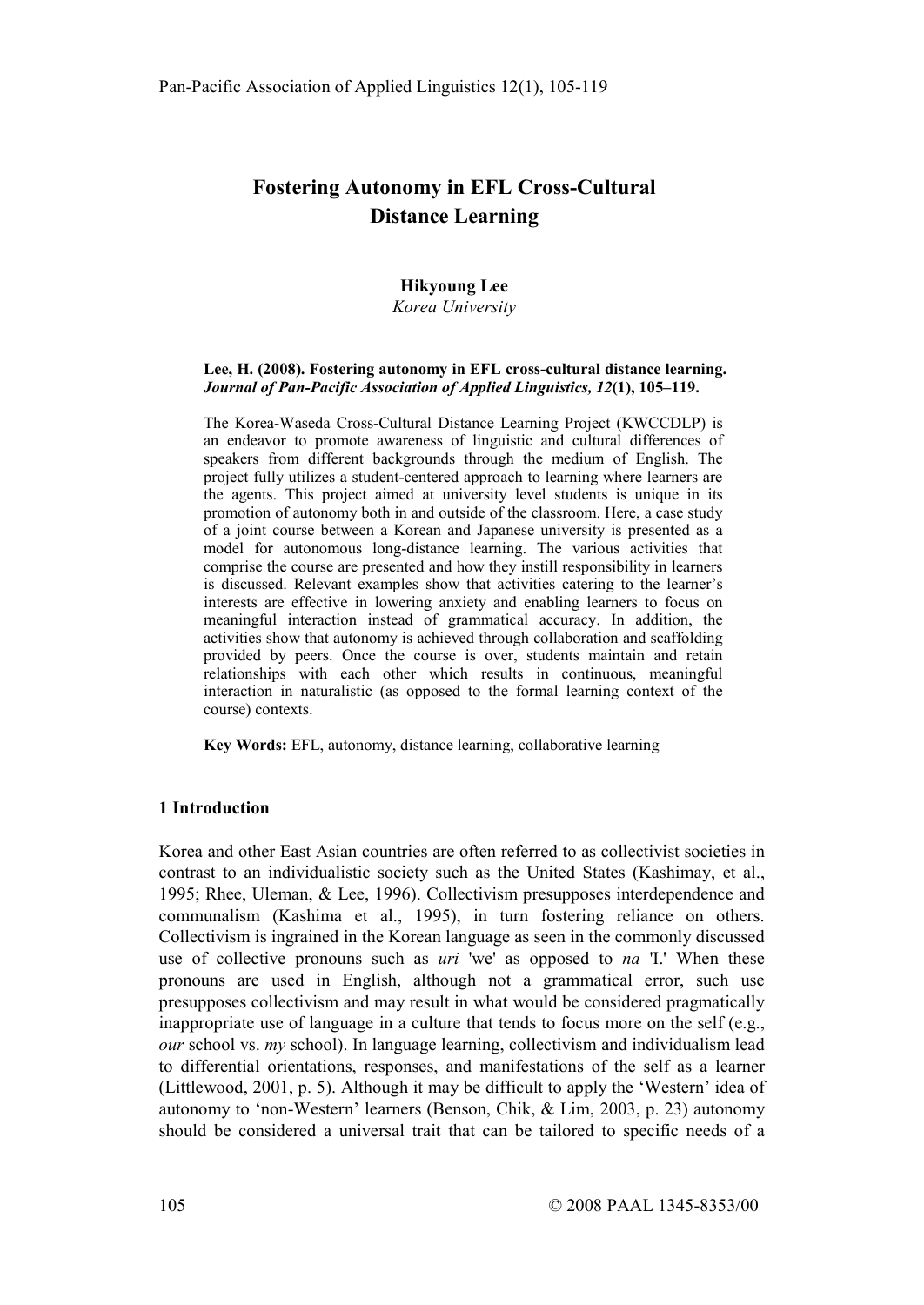specific culture.

Collectivism is reflected in the educational culture of a society. One issue concerning English learning in Korea that is tangentially related to collectivism is an overreliance on private sector instruction. Private institutions are burgeoning with their quick-fix remedies and promises to compensate for the shortcomings of public school education. The conundrum being that oftentimes private sector education does not offer higher quality education that has substance nor sustenance. The real motivation behind private institutions—making a profit—is veiled. The private sector plays upon the fear of parents of their children falling behind or being deprived of what others have. Upon entering higher education, these children continue to rely on external sources for English education instead of relying on themselves. In this light, collective learning is erroneously considered a safe haven—one is part of a crowd. This reliance on other-driven collective learning undermines what can be accomplished autonomously by the learner. The freedom of being able to learn at one's own pace and one's own liking should be considered a joy and not a fear.

Promoting autonomy seems to be often overlooked or considered an afterthought in English education in an EFL context although it is of vital importance since there is little exposure to the target language. It is difficult to learn a language based on the sheer quantity and quality of instruction found within the four walls of a classroom. Continuous self-driven learning that is motivated from within can make a world of difference. Challenges of autonomy come from within the learner him/herself and from the teacher (Richard-Amato, 2003. p. 87). The learner is daunted by being the agent (i.e., doer) of learning (Harmer, 2007, p. 394; Reinders & Cotterall, 2001, p. 23). S/he is often bewildered with where to start and how to deal with independence. This is where the classroom and the teacher can step in and prod learners (Little, 1995). Merely talking about the benefits of autonomy does not suffice. Instead, autonomy has to become a learning-related lifestyle that stems from awareness of learning that the teacher can instill in learners. Empowering students by making them the agent can be achieved through studentcentered activities.

The Korea-Waseda Cross-Cultural Distance Learning Project (KWCCDLP) is one endeavor in an EFL setting to transfer responsibility from the teacher to the learner. Since its inception in 1999, the project has developed several instructional methods where the teacher serves as a facilitator. Technology is utilized to bridge physical distance between learners who live apart and are from different linguistic and cultural backgrounds. In a region where English will be most likely used as a communication tool between non-native speakers of different backgrounds, the KWCCDLP attempts to provide a springboard for continuous and autonomous learning that extends beyond the reaches of the classroom.

The purpose of this paper is thus to describe one particular course in the KWCCDLP and how it implements various activities in promoting autonomous learning inside and outside of the classroom. In the course, learners are engaged in topic-based learning coupled with personal interests and practical concerns (Shao & Wu, 2007, p. 97) with a cross-cultural twist. Relevant examples show that students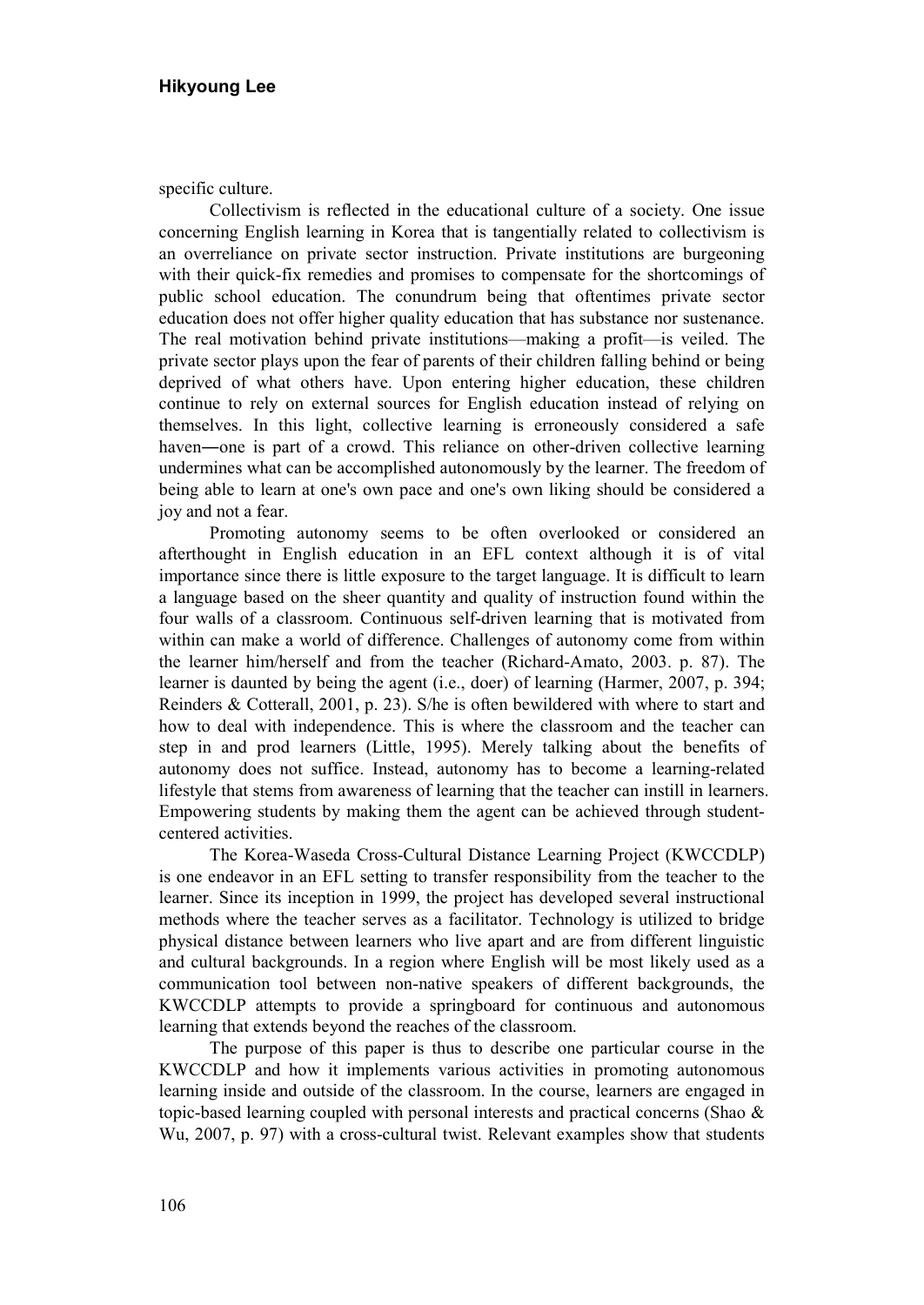handle responsibility well if given the opportunity and provided with guidance. Due to the nature of the course, students are able to form and maintain relationships outside of the classroom to continue engaging in meaningful interaction in a nonclassroom context.

# 2 Tasks and Activities in the KWCCDLP

This section introduces the tasks and activities that have been implemented in the Global English through Internet course offered at K University in Korea and how they have fostered learner autonomy. This was a joint course held with W University in Japan. The course was held in real time through an internet connection which enabled videoconferencing. First general aspects of the course are briefly mentioned and then activities which promote particular language skills are presented. All of the examples and extracts are taken from the course which was taught in the spring semester of 2008.<sup>1</sup> The examples all focus on the topic of "diet."

## General

## Participation

Participation was the major evaluation criterion of the course. Students were told they would not be assessed according to their English ability but on the basis of active participation. This considerably lowered the students' anxiety and enabled them to concentrate on sustaining interaction rather than on grammatical errors. Emphasis was placed on making an effort to avoid communication breakdown and to make one's self understood and to understand others. This requirement of participation also prompted students to speak during the live sessions with W University.

#### Topic Selection

One integral aspect of learner autonomy is the placement of responsibility on the learner. In the course, students were responsible for the selection of presentation/discussion topics. Students in groups nominated potential topics they were interested in and which had a cross-cultural perspective. The nominated topics were then voted on so that high-interest topics were selected. Student selection of topics was considered important in ensuring active participation and so that students could talk about topics that were meaningful and relevant to their immediate lives. The list of topics for the spring semester of 2008 was as follows:

#### (1) Topics

-

street food, subculture, men vs. women, diet, smoking, global warming, dating

<sup>&</sup>lt;sup>1</sup> Grammatical errors were not corrected in the students' examples. However, spelling and punctuation were corrected to facilitate reading.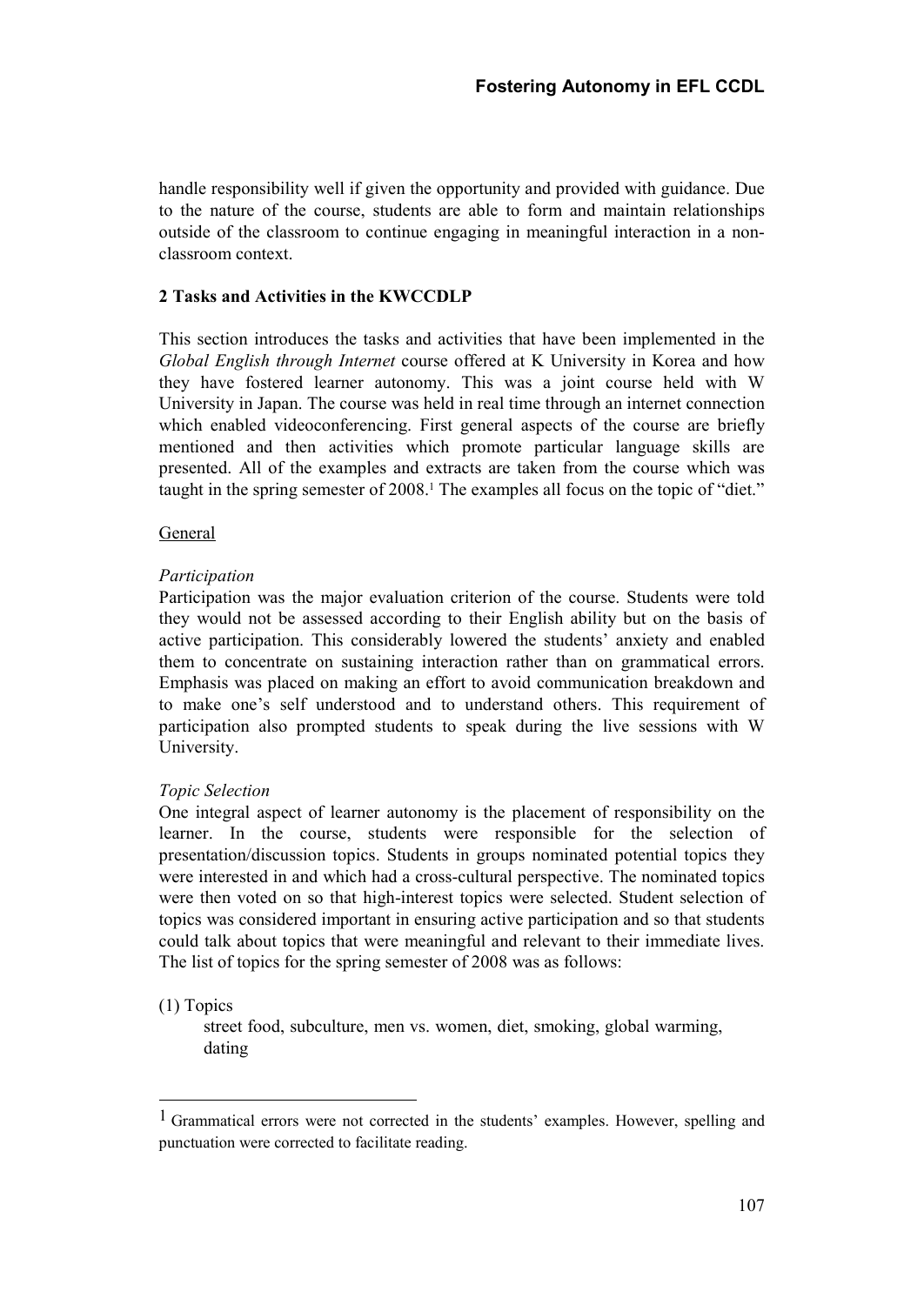## Speaking

Speaking was realized through prepared speech in topic presentations, spontaneous speech in the whole class discussions, and in oral chat sessions.

### Presentations

Students formed groups of 3-4 members and prepared presentations of the designated topic for the week's class. The presentations were allotted approximately 20 minutes and were intended to give an overview and respective cultural standpoints of the topic. Groups were required to prepare a PowerPoint slide presentation. The last slide of the presentation included discussion questions which could offer cross-cultural discussion on the topic at hand.

(2) PowerPoint presentation sample – Korean

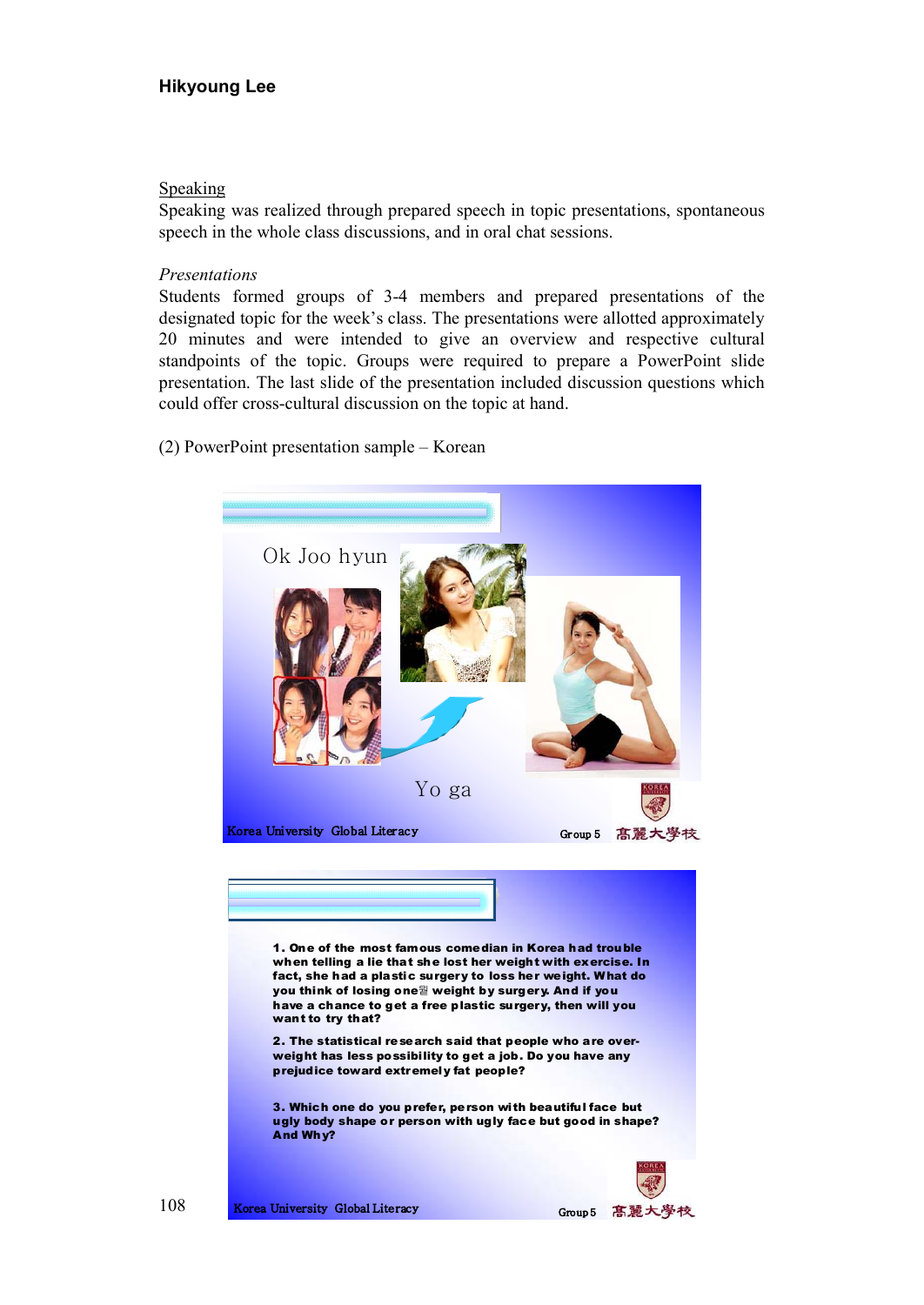The Korean group presented about dieting in the Korean media by providing examples of various celebrities and the ways they diet.<sup>2</sup> The first slide in (2) shows a well-known celebrity who did yoga to lose weight. Such celebrities set diet fads in Korea so this was a pertinent example of Korean culture. The next slide in (2) shows the discussion questions the group prepared. For example, the first question mentions a celebrity scandal where the celebrity lied about how she lost weight. The other questions also attempt to elicit the Japanese students' opinions.

Samples from the Japanese group's presentation slides are seen in (3).

The Definition IN JAPANESE We're on diet but we can eat ♪ "Lose weight or Lose body fat" "Tighten body-line Diet can be mostly anything as long as the person think it's diet. HODS FOR F OOD TODAY'S TOPMENTS Aes thetic S alons E X E R CIS E

(3) PowerPoint presentation sample - Japanese

2 There were several non-Korean students in the course, mainly from Malaysia. The use of "Korean" hereafter impiles the Korean side including non-Korean students.

-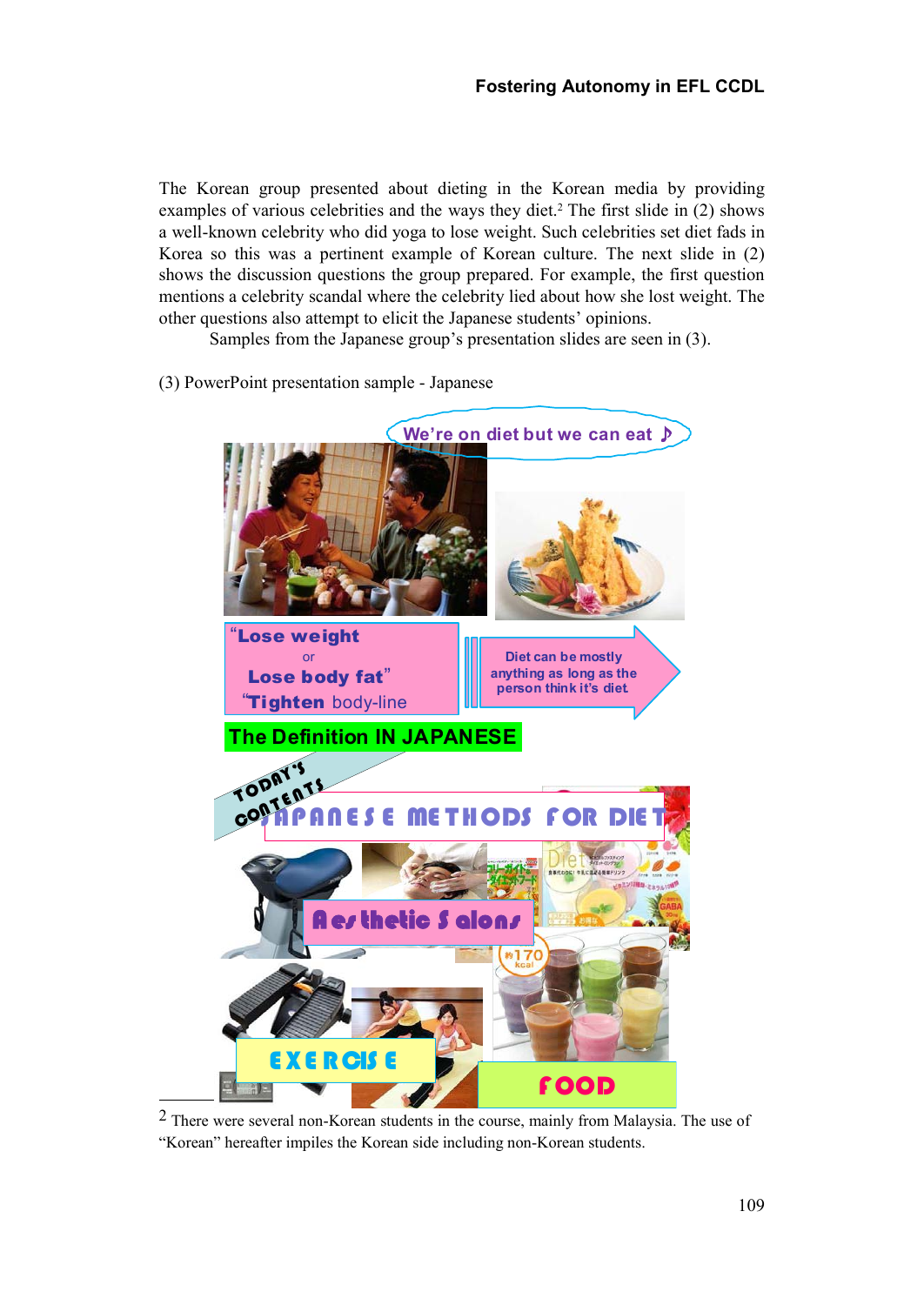The first slide followed a slide provided a general definition of the word "diet." This slide shows the Japanese interpretation of the word. The second slide in (3) shows various methods that Japanese employ to lose weight, which aptly indicated cultural differences from Korean culture.

#### Class discussion

Another spoken component of the course was the whole class discussions. These discussions stemmed from the discussion questions prepared by the groups which gave presentations. In the whole class discussions, the instructors from both the Korean and Japanese sides served as discussion facilitators and encouraged students to speak. (4) is an excerpt from the whole class discussion.

(4) Excerpt from whole class discussion

Participants:  $KI = K$ orean instructor, K students = several students simultaneously, K1~6 = Korean,  $J1~2$  = Japanese

K1: First discussion question. One of the most famous comedian in Korea had a trouble when telling a lie that she lost her weight with exercise. In fact, she had plastic surgery to lose her weight. What do you think of losing one's weight by surgery? And if you have a chance to get a free plastic surgery, then will you want to try that?

KI: What do you think?

K2: If I am going to become thinner (singer?), probably, maybe I will. If I'm just gonna be like... maybe.

KI: Okay, so what do you think about this question? If you have chance, would you do plastic surgery? Would you get surgery for weight reduction?

K2: Yes. It's free.

J1: I think I wouldn't do free plastic surgery. 'cause I personally think plastic surgery is kind of scary. 'cuase you have to... I don't know how you do but you have to cut somewhere. (exercising is better even though I am lazy to do that... - blurred, weak signal) so I wouldn't try it.

J2: I have a question, questions about, I think, there is a celebrity... and people knew that she had plastic surgery to lose her weight, to get more beauty. I think, in Japan, it also happens, it's gonna be, kind of big problem. Media's gonna broadcast it, news and magazine will point it out and I wonder why that's happen. Why do you people like point people in the back, when they have, when they knew that someone had plastic surgery.

KP: Right. If you have plastic surgery, why do you have to, you know, talk about them behind her back?

K3: I think, to me, plastic surgery is not big deal in modern days, it's just like having your cars or bikes modified. And if it makes you feel better, so not be a problem. It's just a little modification to body, that's it. K4: Public people, because they can make a trend or.. and nowadays, people usually want to see the natural beauty more than plastic surgery. or social pressure or social condition is not very accepting the plastic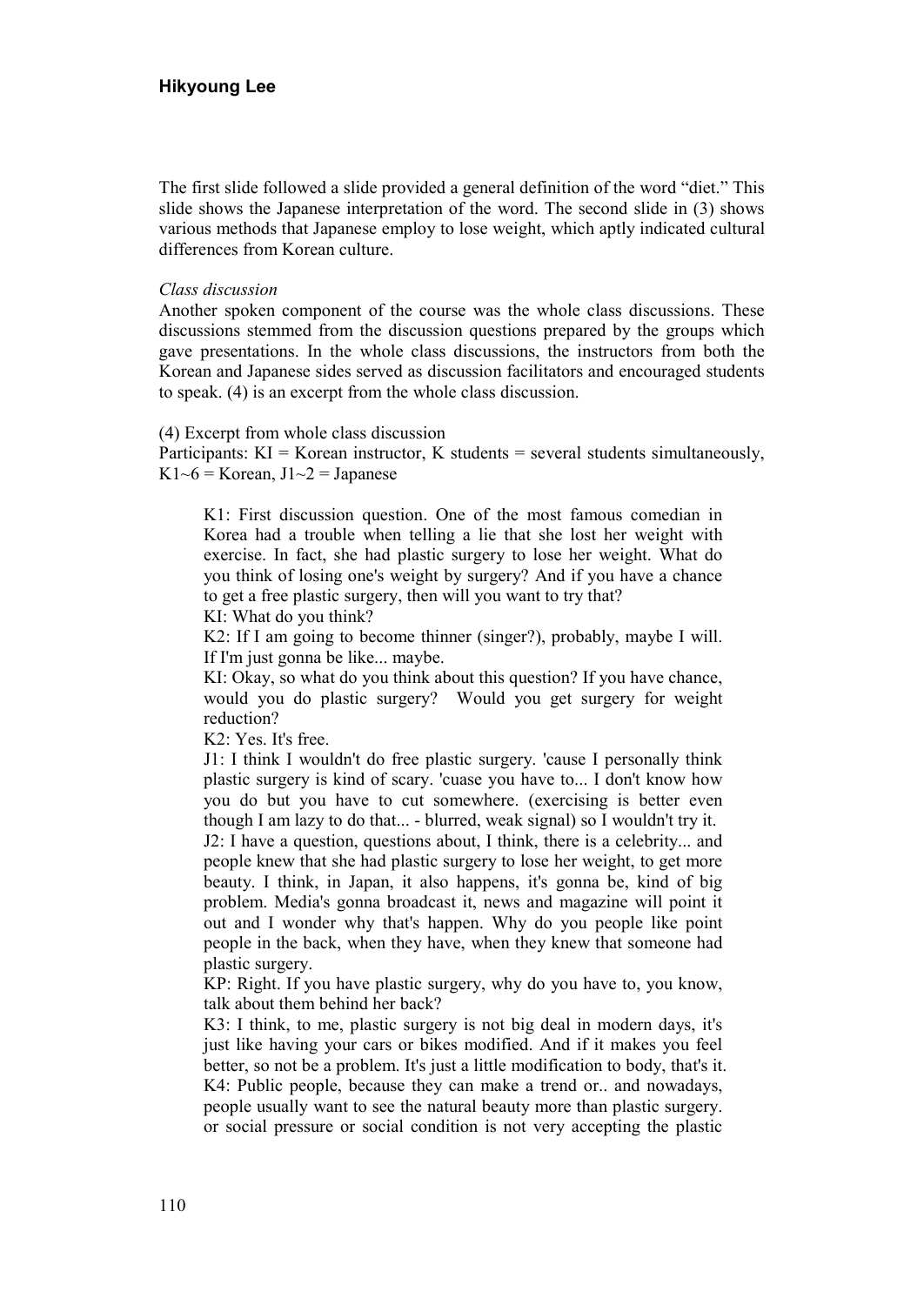surgery like stars, kind of like. Usually people say that they had a natural beauty, but afterwards it is revealed they had the plastic surgery and you get to not like them like that. I think that social condition and the trend is the reason.

J1: I have a question. Did the comedian who got surgery become famous, I mean is she popular?

K students: Yes. She is now. She was. She was. Nowadays... she...

KI: But did it make difference? Her question was, did it make difference that she got plastic surgery and lost her weight. Did it make any difference?

K5: I think so.

KI: Did she get more popular because she lost weight?

K5: Because of losing weight?

KI: Yeah.

K5: Yeah. Just because of losing weight, she became more popular.

K6: But, but she told a lie.

K Students: Yes that was the problem.

K5: Yeah. That was a problem. Because she lied.

…

(4) shows that students were reciprocally asking questions and building upon each other's utterances. The Korean instructor prompted dialogue and clarified questions through paraphrase and elaboration.

## Oral chat

An additional speaking-oriented activity was the inclusion of online chat in the course. Students were required to chat in groups consisting of a mixture of 3-4 Korean and Japanese students. The chat sessions were topically organized around the designated discussion topics for the course. Through online chat, students were able to further extend the whole class discussion individually and autonomously. They could reflect on the class sessions to determine what strands of the topic were worth pursuing further. They were also able to ask questions related to their own interests and to state their opinions and personal views in a more concrete way. (5) is a transcription of part of an oral chat session on the topic of 'diet.'

(5) Oral chat session

…

Participants: K1, K2, K3, J1, J2, J3

K1: Do you feel full after eating a diet, like calorie bar?

K2: Calorie Mate? That's so small I mean.

K1: I know, but I want to know what they think.

K2: Ah okay.

K1: Do you think? Do you guys, is it enough for you guys? After eating it, a calorie bar, can you just cope with that eating without, anything else?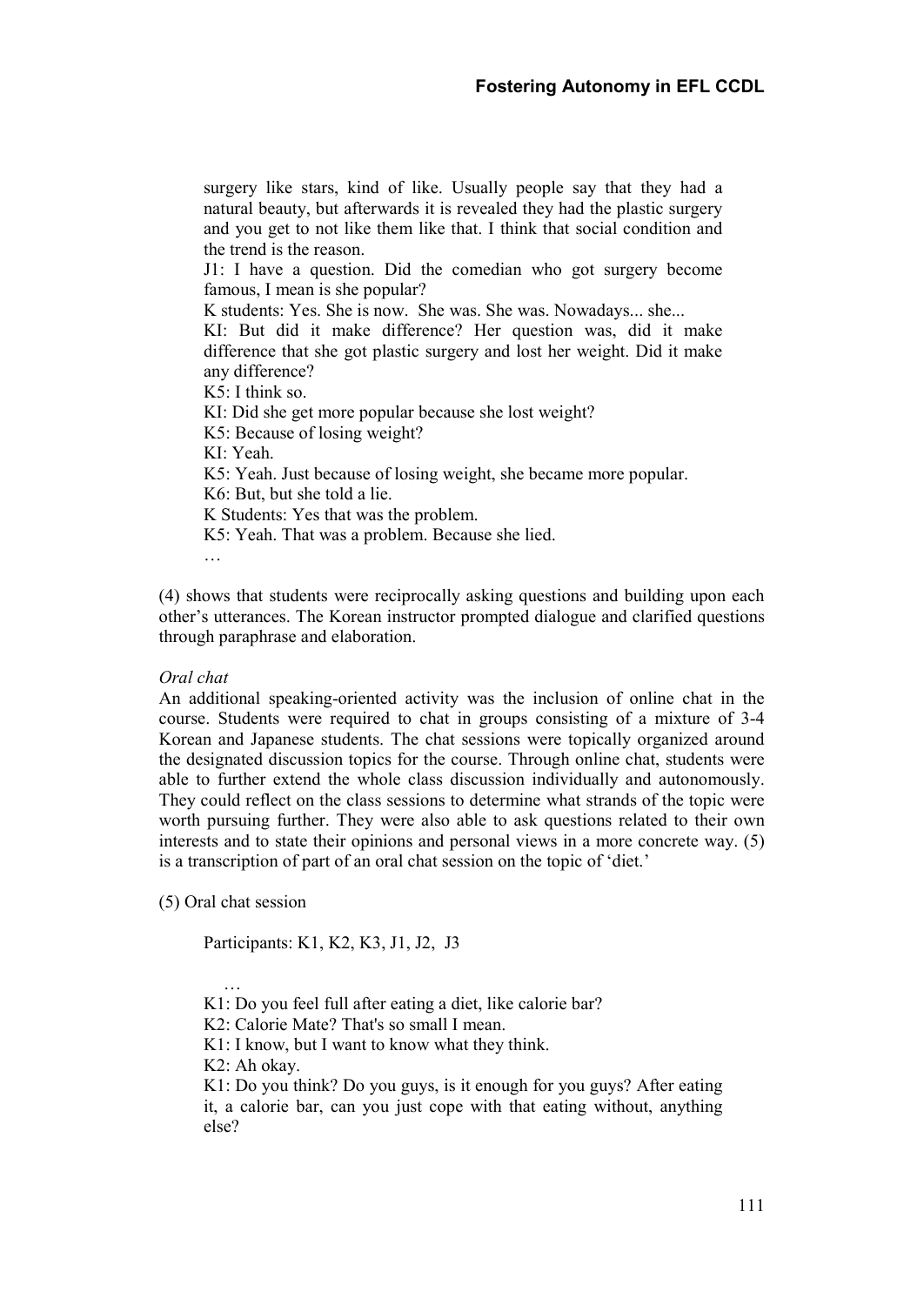K2: So, that's for meal, right? K1: Yes of course yes they don't eat anything else, but a calorie bar. Do you think it's enough? J3: No... K1: No? Yukari, What do you think? Do you think it's enough? J2: It's enough...? …

As seen from (5), K1 is introducing the concept of meal bars. K2 adds on to the topic by referring to a particular brand and the size of the bar. K1 and K2 then attempt to elicit J2 and J3's opinion about meal bars and whether they think it suffices as an alternative to a regular meal. Thus, interaction is self-initiated by the students and it is up to them to carry out the conversation.

## Listening

Although listening naturally occurred in tandem with speaking, the course provided students with exposure to academic listening in the form of lectures. Students listened to and watched on-demand videos of lectures about different varieties of English such as Korean English, Japanese English, and Malaysian English. The videos focused on characteristics of the varieties and on the influence of the particular native language on English language use including accents. The intention of the videos was make students aware of the concept of World Englishes and how English—in its various forms—is used as a medium of communication. This component also prompted reflection about the learner's own variety of English and what difficulties could be anticipated in cross-cultural communication.

#### Reading

A reading component was included so students could build up schema for the discussion topics. The readings were authentic in nature since they were not simplified from the original sources in any way. The groups (i.e., Korean and Japanese) designated to present on a particular topic were also responsible for the selection of two readings. The following are examples of the background reading from both the Korean and Japanese sides for the topic of 'diet.'

#### (6) Reading-Korean

Originally diet means "a plan to eat only particular types or amounts of food, especially because you want to get thinner or because you have a health problem". But the meaning of diet for Japanese is somewhat different from it. When you hear 'I want to go on diet' in Japan, he/she just wants to lose weight. So for Japanese people, diet does not necessary mean a plan of eating but indicates all means to lose weight. Today, obese child is increasing year after year. Not only because they eat a lot of high-calorie food, but also the lack of exercise because of TV games and cram schools that end late in the night, causing children to eat at late hours which is one reason to obesity. Obesity increases the risk of lifestyle diseases and a variety of bad problems. In Japan,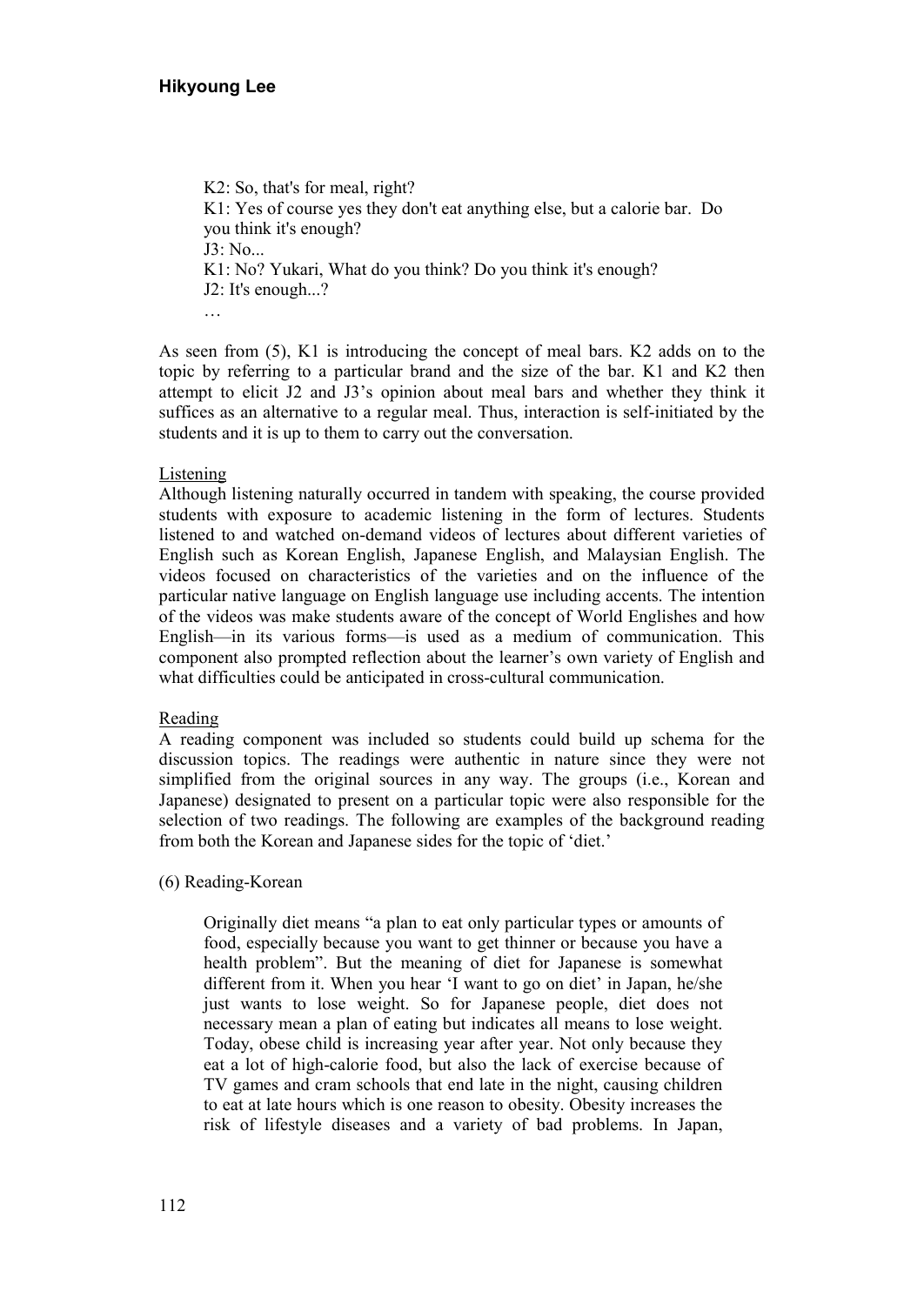metabolic syndrome medical examination started this year in April. Metabolic syndrome is a combination of medical disorders that increase the risk of developing cardiovascular and diabetes. So obesity obviously influences health. Government predicts that the cost of health insurance will increase in the future. So governments decided that people who are 40~74 years should get medical examination. Now many people start to care about their health and they start to go on a diet…

As can be seen from (6) the Korean students attempted to provide a general description of the topic dieting and selected a reading that reflected this goal.

(7) Reading-Japanese

#### Diet Mistakes: 6 Reasons You're Not Losing Weight

These common dieting pitfalls can sabotage weight loss.

By Kathleen M. Zelman, MPH, RD, LD

WebMD Weight Loss Clinic-Feature

Reviewed by Louise Chang,

The truth, experts say, is that even when you're "on a diet," you may be eating a lot more calories than you think. There's often a disconnection between what we know we should do to lose weight, and what we actually do while trying to diet.

For starters, stop thinking about dieting. Instead, take a look at those everyday habits that could be causing weight gain. Going on a diet can create an obsession with food, heighten cravings, and lead to a "throwin-the-towel-because-diets-don't-work" mentality.

You might not realize just how quickly calories can add up. An extra tablespoon of salad dressing can add 75-100 calories, an extra tablespoon of butter adds 102 calories, and that 1-ounce bag of chips with your sandwich at lunch adds 162 calories. Eating while cooking, starting each day with a high-calorie coffee drink, finishing off the kids' plates at dinner, or having one too many glasses of wine -- these are just a few of the sneaky habits that sabotage weight loss efforts.

Yet as quickly as calories can add up, they can be subtracted. Becoming mindful of your diet mistakes -- the subtle ways that calories sneak into your diet throughout the day – can add up to real weight loss. Check out our list of common diet mistakes people make, and see if any sound familiar to you…

In (7) the Japanese students provided a particular aspect of dieting, i.e., the pitfalls and why dieting does not work. In this sense, the contents of the Japanese side readings and the Korean readings were complimentary and gave a holistic perspective of the topic. The readings were thus general in nature in contrast to the specific cultural vantage points given in the actual presentations themselves.

#### Writing

Writing was also focused on in the course so a balance of all four language skills could be provided. An online component which was utilized was the use of a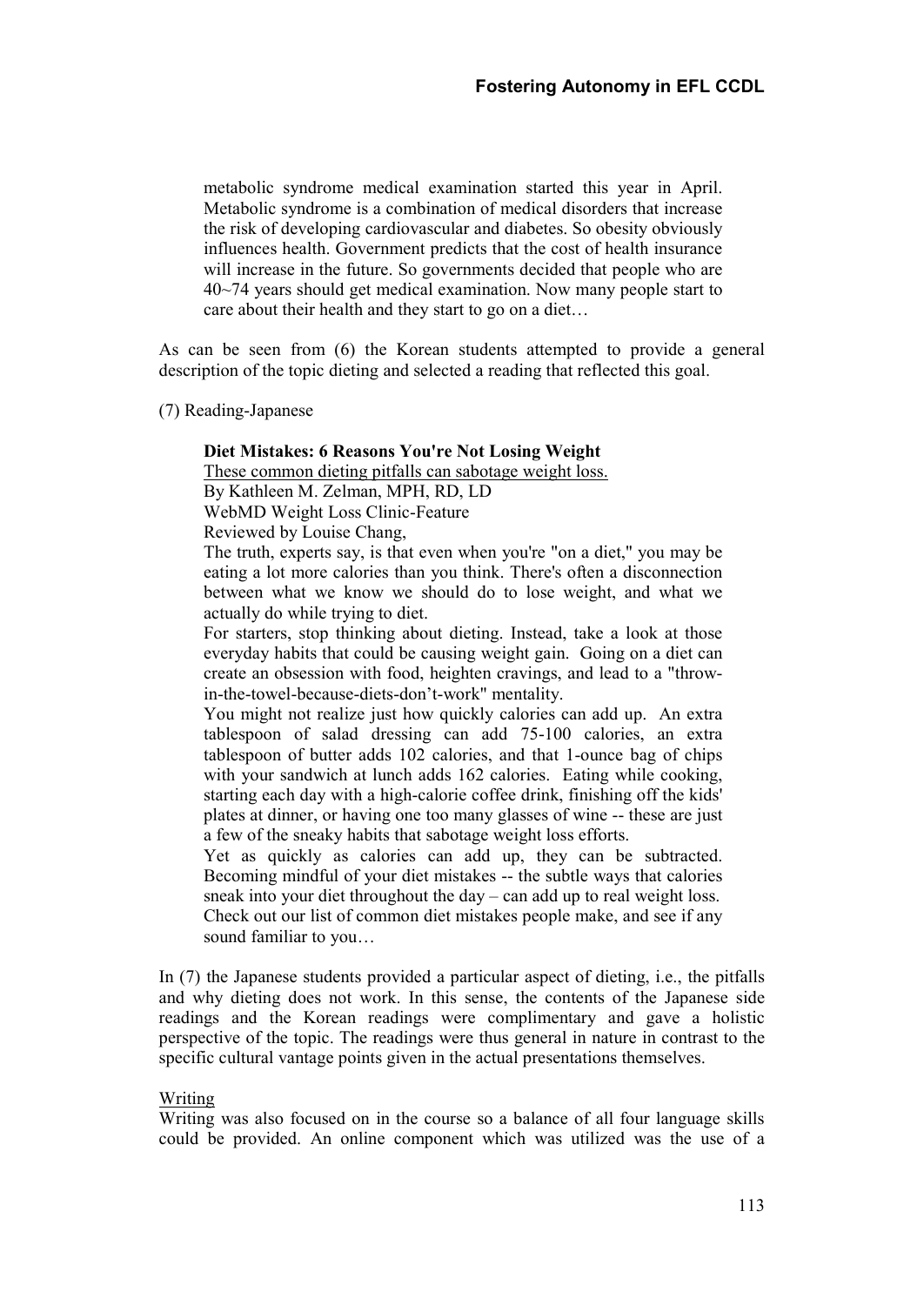# Hikyoung Lee

bulletin board system (BBS) on the course webpage. As a course requirement, students were required to upload a posting on BBS after the class discussion on the particular topic of that class. The intention of the postings was to foster interaction of a more personal nature that could complement the whole class discussions where students did not have ample time to speak due to time restrictions and consideration of others who wanted to speak. In addition to the postings, the students also had to reply to a counterpart's postings.

(8) and (9) show examples of the course website 'Course Navi' which was used in the course. (8) was the site where Koreans posted and Japanese replied and (9) was where Japanese posted and Koreans replied.

(8) BBS – Korean

| Fift: Vest Francisco<br>Tools Help                                                                                                                                                                                                                                                                                                                                                                                                                                                                                                                                          |               |                    |
|-----------------------------------------------------------------------------------------------------------------------------------------------------------------------------------------------------------------------------------------------------------------------------------------------------------------------------------------------------------------------------------------------------------------------------------------------------------------------------------------------------------------------------------------------------------------------------|---------------|--------------------|
| Wansels-est<br>Course Nov<br>Welcome back Prof. Hirocean Lee.                                                                                                                                                                                                                                                                                                                                                                                                                                                                                                               |               |                    |
| サローバルドデキンー実型製造> May 16 (Dart)> 最近 for Kongo Students                                                                                                                                                                                                                                                                                                                                                                                                                                                                                                                        |               | Ell Hotel          |
| BBS for Korean Students To Teacher mode                                                                                                                                                                                                                                                                                                                                                                                                                                                                                                                                     |               | To Student noth    |
| Instructor: Hissone Law/ Junko Negathi Postere period: 2008/04/01 00:00-2008/07/31 23:59 Literagi/Total: 03/44                                                                                                                                                                                                                                                                                                                                                                                                                                                              |               |                    |
| TeletEur sant 1 Telett www.t - Full territor liest?-<br>Full taxt (Latext)<br>Latent                                                                                                                                                                                                                                                                                                                                                                                                                                                                                        | Please select |                    |
| Salant all Cannal all                                                                                                                                                                                                                                                                                                                                                                                                                                                                                                                                                       |               |                    |
| $0<\epsilon<\epsilon$<br>in de                                                                                                                                                                                                                                                                                                                                                                                                                                                                                                                                              |               |                    |
| From: LEE Burn-joon 0007210085 (2008/05/22 12:54) Guest<br>22 22 (37) Diet<br>TT.                                                                                                                                                                                                                                                                                                                                                                                                                                                                                           | L. Rethy      | <b>American</b>    |
| Nowadays people are trying to lobe their weight and reale good body shape. Every currency we can see mory men and women who have good.<br>mumb and body chaps in committee pool and summit beach, many people want to like that co they make their body and det there days every                                                                                                                                                                                                                                                                                            |               |                    |
| sear. Also, in TV programs every singers, actors, actress and ariouncers are very slik and beautiful and handsome in the reagative and                                                                                                                                                                                                                                                                                                                                                                                                                                      |               |                    |
| internet are came. Secures of these reasons, people want to lose their weight, who do not need to lose weight. Around me, many woman<br>are not very lat, they are looked good and good chape but, they want to looe their weight, went to be every cilement.                                                                                                                                                                                                                                                                                                               |               |                    |
| Mony TV stors show how to lose their weight and wake wany det programs. In the homeshopping channel, they advertise the pills that can<br>loss thair weath and show the scurps who loss weight by the pil. At the same time another home shopping channel, they advertise the<br>reachan or instrument that can reale good body shape and muscles. This advertisement lead people to buy the pills and instrument. When<br>people try to look their weight by the dist oils it one cause the side-effect like varyo effect or eatin doorder. It is way denote to<br>people. |               |                    |
| I think many people wont to loce their weight and indic good phase. I also wont to make good body chape, when people loce their weight I.<br>think epercies in the best thing. It can make you health and help the det. If you eat regulary, you can loss weight and make body by eating<br>and exercise. Many TV stars are also take this way and aucoress the det. Finally, I want to aw girl friend change to the gast.                                                                                                                                                  |               |                    |
| URL 22-11841 Re: Diet - Frois: NEXXXXIXIN, Marina 07/07/41/99 2008/05/31 18:49] Student                                                                                                                                                                                                                                                                                                                                                                                                                                                                                     | L. Peol       | <b>Access mant</b> |
| Hello I: Thio is warr-ened                                                                                                                                                                                                                                                                                                                                                                                                                                                                                                                                                  |               |                    |
| Taywpathize with LEET I think it is danger to go on excessive diet. Tolso writerstand people want to have slim body and beatiful.<br>handsome. But risk for our body is big B we do not proper det , we may be bed condition and have dimens. So, to be beatfital and<br>handscape are discounts: He style, thick our mosts still for and easil to eat for mach, eventue on number. This theses is enough<br>payer at t / learning condition tensory policy<br>Copyright Offents fictwork Center Wareda Buser (ey 2007-1000.All rights synered. Ver. 2.6.)                  |               |                    |

(9) BBS - Japanese

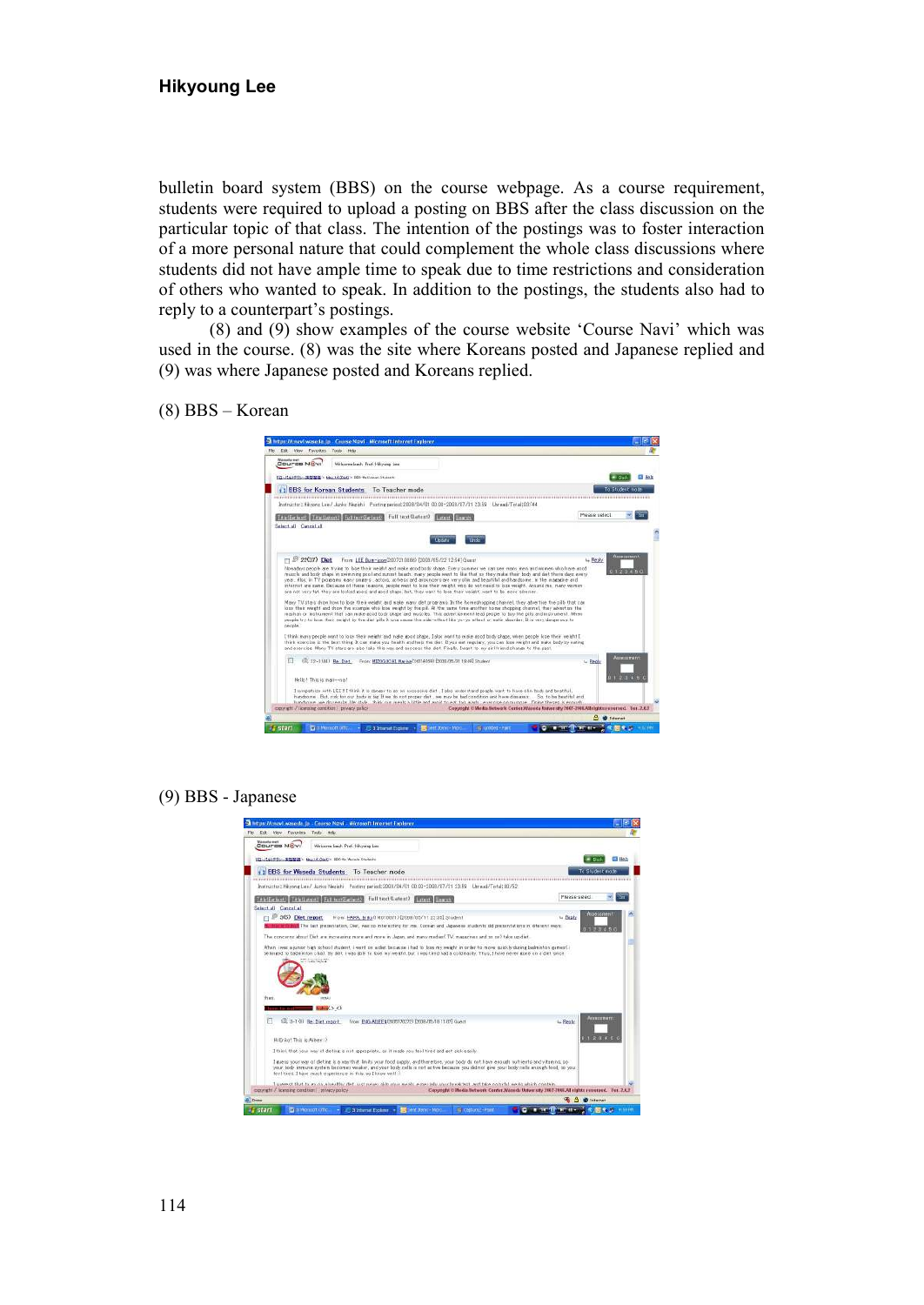(8) and (9) show that students took the initiative to stimulate further discussion on the topic at hand autonomously. As seen in (9) students also included pictures and photographs to their postings to make them more interesting.

(10) and (11) are samples from the BBS Korean side.

#### (10) BBS sample-Korean

#### Diet From K 1

Nowadays people are trying to lose their weight and make good body shape. Every summer we can see many men and women who have good muscle and body shape in swimming pool and sunset beach. many people want to like that so they make their body and diet there days every year. Also, in TV programs many singers, actors, actress and announcers are very slim and beautiful and handsome. in the magazine and internet are same. Because of these reasons, people want to lose their weight, who do not need to lose weight. Around me, many women are not very fat, they are looked good, and good shape. but, they want to lose their weight. want to be more slimmer.

Many TV stars show how to lose their weight and make many diet programs. In the home shopping channel, they advertise the pills that can lose their weight and show the example who lose weight by the pill. At the same time another home shopping channel, they advertise the machine or instrument that can make good body shape and muscles. This advertisement lead people to buy the pills and instrument. When people try to lose their weight by the diet pills It can cause the sideeffect like yo-yo effect or eating disorder, It is very dangerous to people.

I think many people want to lose their weight and make good shape, I also want to make good body shape, when people lose their weight I think exercise is the best thing. It can make you health and help the diet. If you eat regularly, you can lose weight and make body by eating and exercise. Many TV stars are also take this way and success the diet. Finally, I want to my girl friend change to the past.

As seen in (10), the Korean student first talks about diet in a general way and then goes on to express his opinion in the last paragraph which starts off with "I think…" The contents of this posting is interesting and invites others to voice their own views. One such reply is in (11).

(11) BBS reply - Japanese

Re: Diet From: J1 Hello ! This is m-- !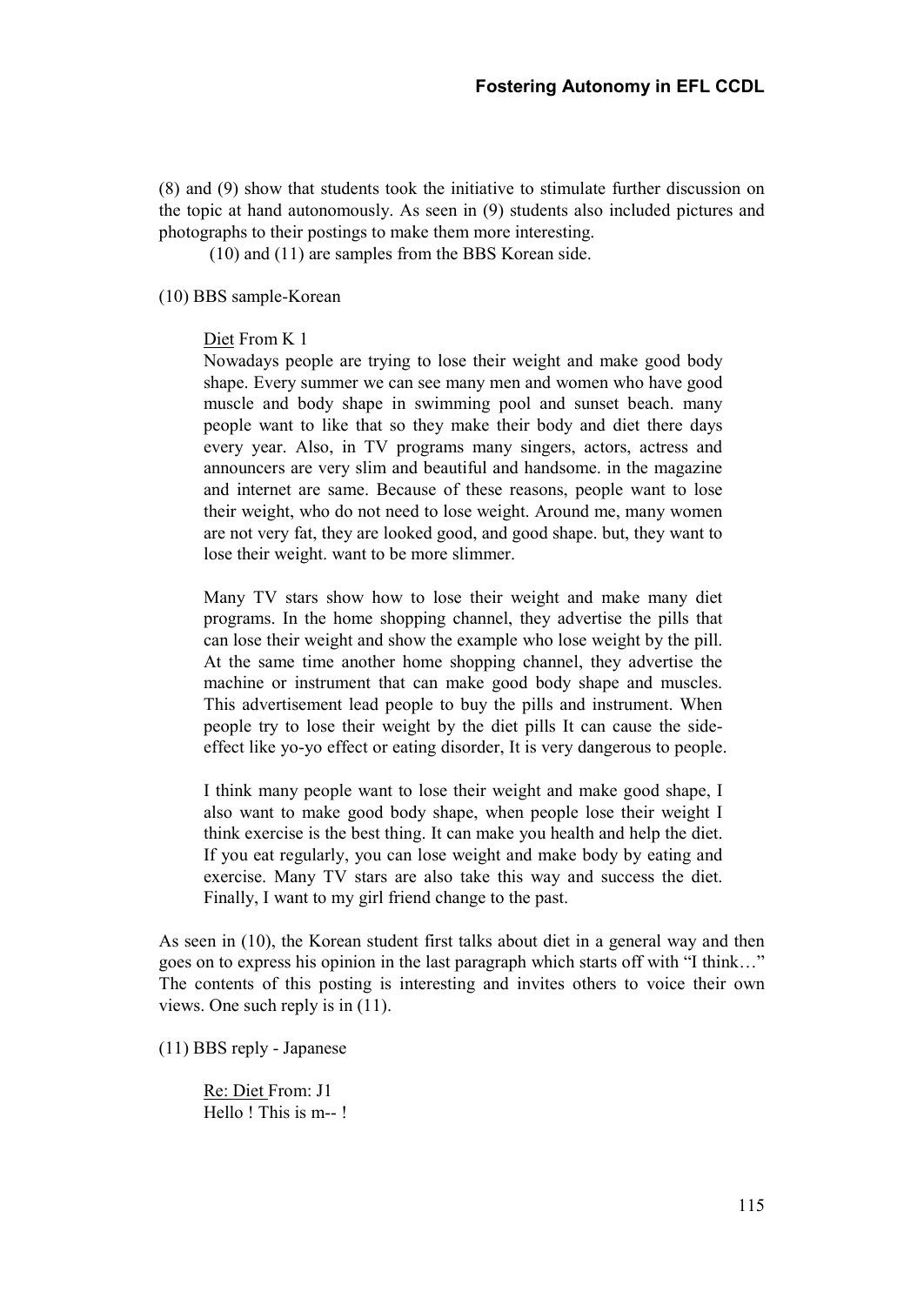I sympathize with K1!! I think it is danger to go on excessive diet. I also understand people want to have slim body and beautiful, handsome. But, risk for our body is big. If we do not proper diet, we may be bad condition and have diseases. So, to be beautiful and handsome we do regular life style, think our meals a little and avoid to eat too much, exercise on purpose. Doing theses is enough. Without regard to diet, we exercise healthily each other !!

In (11), the Japanese student begins with the words "I sympathize…" showing an affective reply to the Korean student. The student then continues to express his opinion.

(12) is an example of a Japanese student's posting and (13) of a reply from a Korean student.

(12) BBS sample-Japanese

My Ideas on Diet From: J2 · Hi guys, this is Y-- F-- from W-- University.

In Japanese society, at least as far as I know, plastic surgeries do not bring good images. Usually people would try to hide that they have gone through a plastic surgery in the past. Actually, plastic surgeries are not that popular in Japan.

I think we have different ways in thinking towards plastic surgeries. I mean, If my friend had a plastic surgery, I would be REALLY surprised. I don't think I've ever come thru someone with one of them.

How would do u guys think, say if one of our friend had a plastic surgery? Have u ever come across someone with a plastic surgery?

but one thing, I would get surprised but I don't think its a bad thing to have one of them though. I know I'm kinda contradicting my self but I just get surprised coz I've never seen someone with one of those plastic surgeries!!

The Japanese student in (12) expresses the cultural perspective of Japanese on plastic surgery in relation to dieting. The student provokes opinions from others through the use of explicit questions.

(13) BBS reply – Korean

Re: My Ideas on Diet From: K2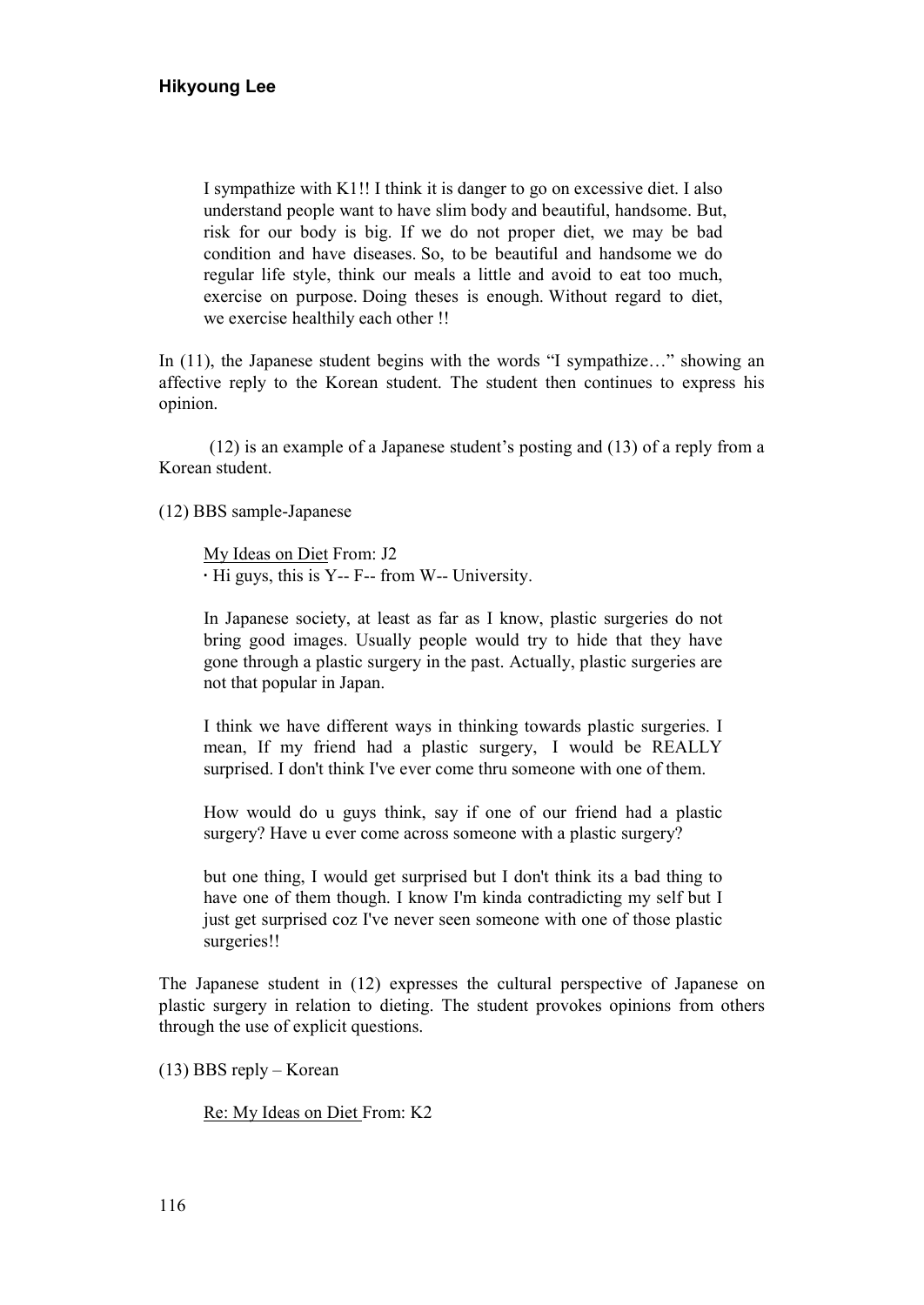Hi Y--. I'm ----. You missed all the fun last week! The presentations were so fun and interesting.

Contrary to the situation in Japan, you wouldn't be surprise if I saw plastic surgeries is popular in Korea yeah ? It's popular the ladies especially after they have completed high school and is in the university stage.

It seems that people are becoming more open-minded as they're starting to accept the fact that plastic surgery is a normal thing to do like you're doing a little "fix" to your body like you're modifying your cars.

Even though it is possible to change our look by doing plastic surgery, we must always bear in mind about the outcome of it as it could create stress to the person himself/herself as well as the consequences if the surgery goes awry.

It's good that people there don't do plastic surgeries yeah? Actually it's good in a way that people just accept God's creation the way it is. Maybe we should accept things as it is as everyone in this world is unique. Yeah?

Nevertheless, I wouldn't have any prejudice against anyone doing plastic surgeries as I think it's quite normal now, would you?

In (13) the Korean student provides a cross-cultural viewpoint of plastic surgery and elaborates on his opinion about it. He ends with an open-ended rhetorical type question that also invites further discussion about the topic.

# 4 Conclusion and Implications

This paper has shown that cross-cultural long distance learning can serve as a compensatory form of education in an EFL learning context. Distance learning relies on technology as well as collaborative learning. It also brings together speakers from different backgrounds in a meaningful way which can in turn lead to continuous learning outside of the classroom and even after instruction ceases.

The KWCCDLP, as described in this paper, is a unique venue situated in an EFL setting where input and exposure to the target language are not readily available. It is somewhat a form of alternative learning as opposed to traditional EFL classrooms in that the teacher's presence is minimal and instruction is truly student-centered. The fusion of formal and informal learning has provided learners with a context that is conducive. Moreover, because learners are engaged in peer interaction they are using authentic language that fits the maturity level they are presently at.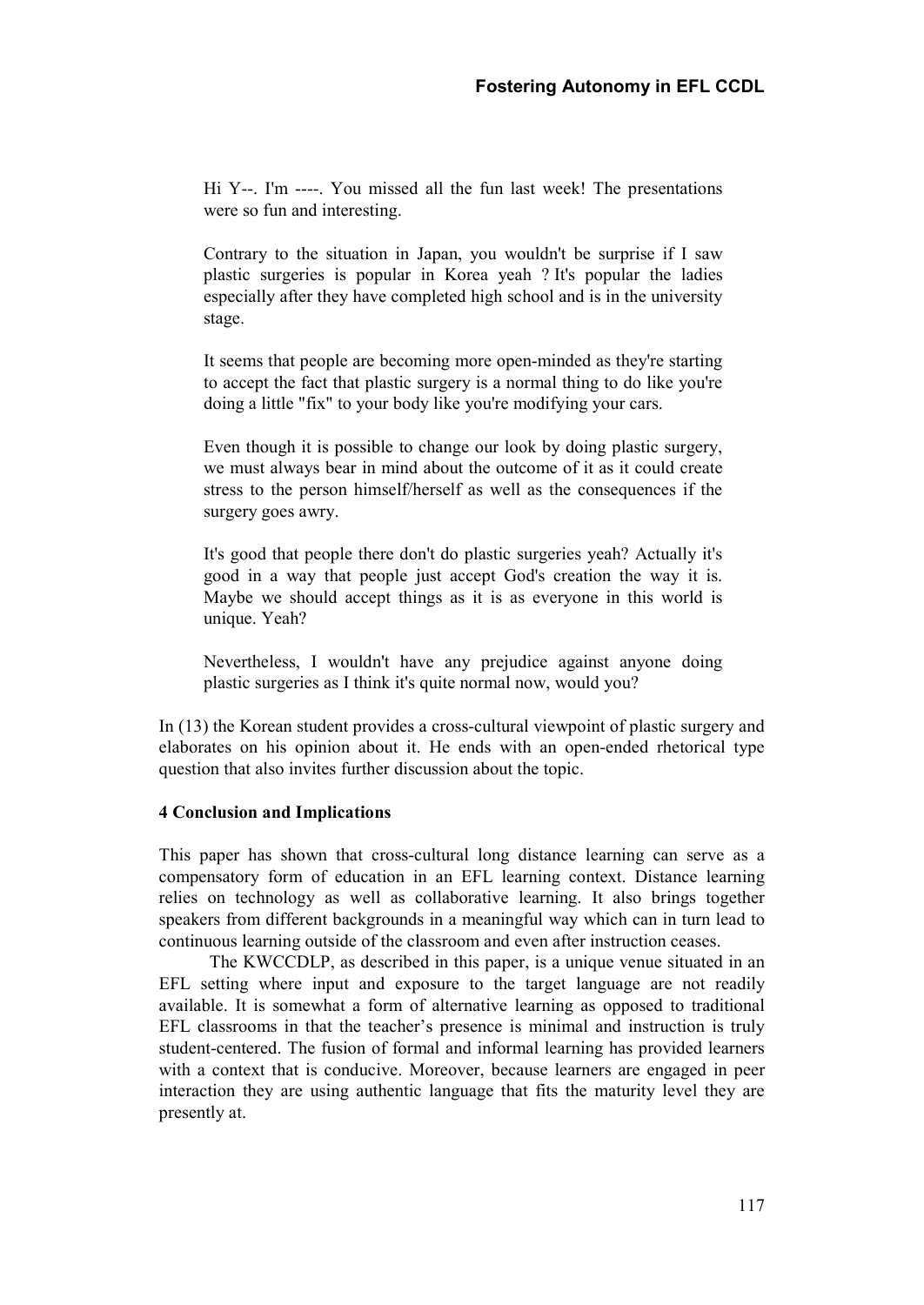With the further advancement of technology, the fine distinction once made between ESL and EFL contexts will no longer hold due to the sheer amount of exposure that will be made available through not only non-reciprocal language input but also face-to-face interaction. In addition to modifications in instructional methods, this also implies a more facilitative environment for autonomous learning. Classroom activities can be designed in an overarching manner to bridge inside and outside classroom learning. In this light, providing a springboard for autonomy can take on new meaning.

Inner strength is a powerful force that can propel learners to successfully reach their target language goals. Responsibility for one's learning cannot be placed on the shoulders of others nor can it be bought with money. Self-reliance may not be able to be acquired on one'w own but instead can be nourished through collaboration between the learner and the teacher. A little prodding through facilitative instruction can go a long way for learners.

#### References

- Barfield, A., & Brown, S. H. (Eds.). (2007). Reconstructing autonomy in language education: Inquiry and innovation. Great Britain: Palgrave Macmillan.
- Benson, P., Chik, A., Lim, H-Y. (2003). Becoming autonomous in an Asian context: Autonomy as a sociocultural process. In D. Palfreyman & R. C. Smith (Eds.), Learner autonomy across cultures: Language education perspectives (pp. 23-40). Great Britain: Palgrave Macmillan.
- Bordonaro, K. (2006). Self-directed language learning of ESL students in an American College library. Journal of Language and Learning, 5(1), 29-49.
- Cotterall, S. (2000). Promoting learner autonomy through the curriculum: principles for designing language courses. ELT Journal, 54(2), 109-117.
- Diaz-Rico, L. T. (2004). Teaching English learners: Strategies and methods. Boston, MA: Pearson Education, Inc.
- Harmer, J. (2007). The practice of English language teaching (4th ed.). Great Britain: Pearson Education, Inc.
- Ho, J., & Crookall, D. (1995). Breaking with Chinese cultural traditions: Learner autonomy in English language teaching. System, 23(2), 235-243.
- Kashima, Y., Kim, U., Gelfand, M. J., Yamaguchi, S., Choi, S-C., & Kim, Y. (1995). Culture, gender, and self: A perspective from individualismcollectivism research. Journal of Personality and Social Psychology, 69(5), 925-937.
- Little, D. (1995). Learning as dialogue: The dependence of learner autonomy on teacher autonomy. System, 23(2), 175-181.
- Littlewood, W. (2001). Students' attitudes to classroom English learning: A cross-cultural study. Language Teaching Research, 5(1), 3-28.
- Palfreyman, D., & Smith, R. C. (Eds.). (2003). Learner autonomy across cultures: Language education perspectives. Great Britain: Palgrave Macmillan.
- Reinders, H., & Cotterall, S. (2001). Fortress or bridge? Learners' perceptions and